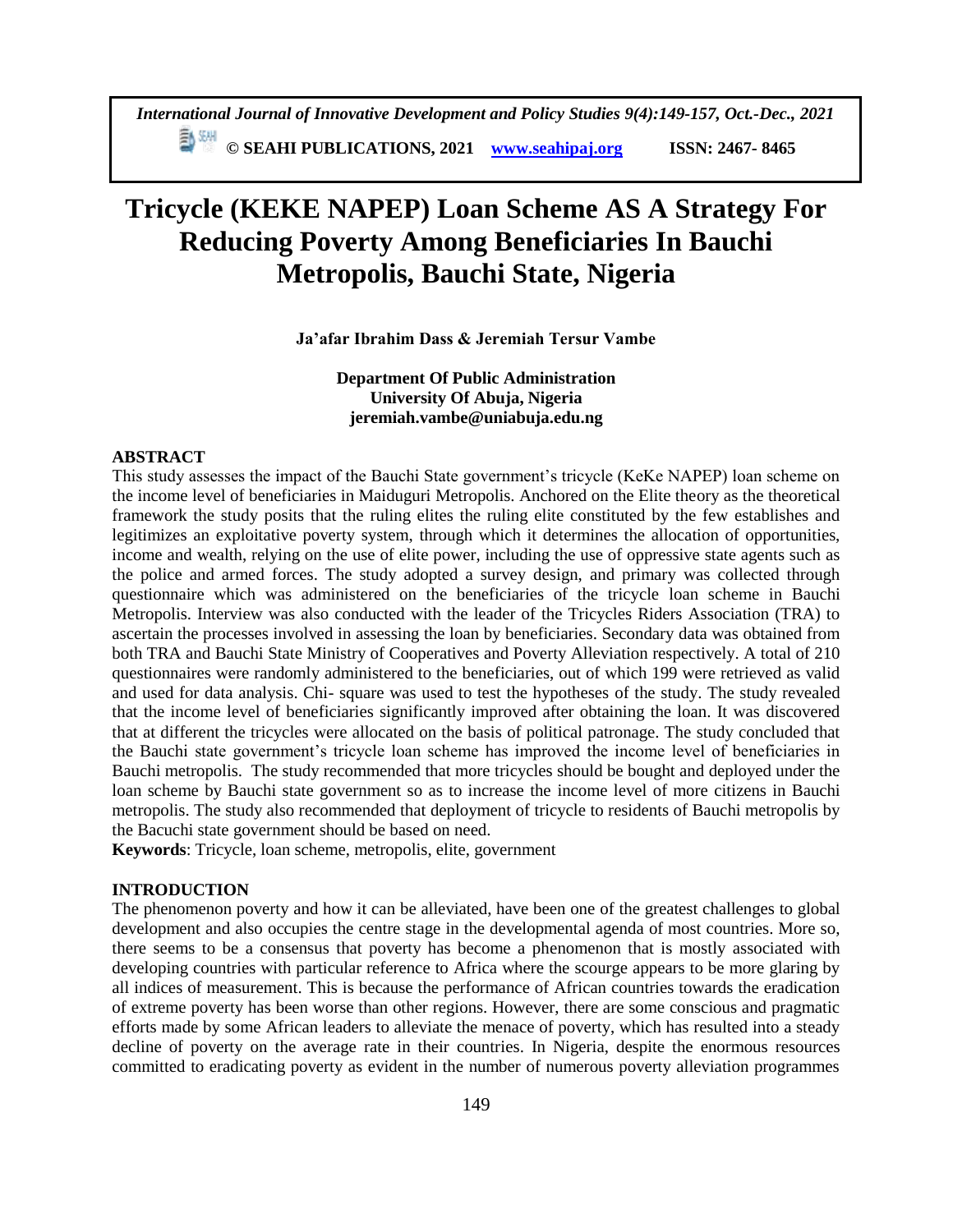that have been implemented, the country does not seem to record much success. According to the 2019 report of National Bureau of Statistics (NBS, 2019), the North Eastern part of Nigeria stands as the poorest region in the country. The economic situation and poverty level of the North Eastern part of Nigeria, where Bauchi state is situated has further been worsened by Boko Haram insurgency that engulfed the whole region since 2009.

The report of National Bureau of Statistics (NBS, 2019) has ranked the poverty profile of Bauchi State as 73% out of the people living in the state as poor. This shows that poverty has deeply affected the people of the state, and this may be as a result of the inability of the people to utilize the enormous natural resources in the state. This situation has made most people to rely on the government for their incomes, thereby making the higher population of the environs to remain poor. The report of National Bureau of Statistics (NBS 2019) reveals an alarming poverty rate in Bauchi State which indicated that 54.1% of the people in the state fall under food poverty while 73% are absolutely poor. Also, 83.7% of the people in the state are poor based on the household per capita income and for income inequalities, and only 8.7% of the people in the state are non-poor.

In response to the rising level of poverty in Bauchi metropolis, the Bauchi state government put in place several strategies to curb this menace and one of such strategies is the introduction of Keke NAPEP loan scheme which in a way is domestication of the Youth Empowerment Programme (YES) of the National Poverty Eradication Programme (NAPEP) of the Federal Government that seeks to empower the teeming youth population in Nigeria. The state's Ministry of Cooperatives and poverty alleviation is in responsible for its implementation.

In July 2012, the government of Bauchi state approved the purchase of an initial Two Hundred and Three (203) units of tricycle (Keke NAPEP) to be distributed to beneficiaries in Bauchi metropolis at a rate of Three Hundred and Twenty thousand naira (N320,000), repayable in 18 to 24 months (Report of Bauchi State 2015 Transition Committee). It has been about nine years since implementation of the scheme began. Therefore, it is imperative to determine whether the tricycle (Keke NAPEP) loan scheme as a poverty reduction strategy has increased the level of income among beneficiaries in Bauchi metropolis.

# **Objective of the Study**

The objective of this study is to determine whether the Bauchi state governments' tricycle (Keke NAPEP) loan scheme has significantly improved the income level of beneficiaries in Bauchi metropolis.

## **Hypothesis**

This study tested the null hypotheses " $HO_1$ : Tricycle (Keke NAPEP) loan scheme has not significantly improved the income level of beneficiaries in Bauchi metropolis''.

The study is restricted to the impact of the Bauchi state government's tricycle (Keke NAPEP) loan scheme on income level of the beneficiaries in Bauchi Metropolis. The study covers the period of eight years (2012- 20200). This period represents the time for implementation the Keke NAPEP loan scheme in Bauchi Metropolis, and it is the same period that the condition of poverty among the people of Bauchi state has deteriorated (NBS, 2019).

#### **METHODOLOGY**

This paper adopted survey design. Data were gathered from both primary and secondary sources of data. The primary data was obtained with questionnaire which was administered to the beneficiaries of Keke NAPEP loan scheme in Bauchi metropolis, and interview was conducted with the leader of Tricycle Riders Association in Bauchi Metropolis. Secondary data in the form of register containing the number of beneficiaries of Keke NAPEP loan scheme in Bauchi metropolis, and Guidelines for assessing Keke NAPEP loan were obtained from Tricycle Riders Association and Bauchi State Ministry of Cooperatives and Poverty Alleviation respectively.

The population of the study consist Four Hundred and Forty-Five (445) beneficiaries of the Bauchi state government's tricycle loan scheme in Bauchi Metropolis. The study adopted multi-stage sampling technique. The beneficiaries of the Keke NAPEP loan scheme were stratified according to five wards of: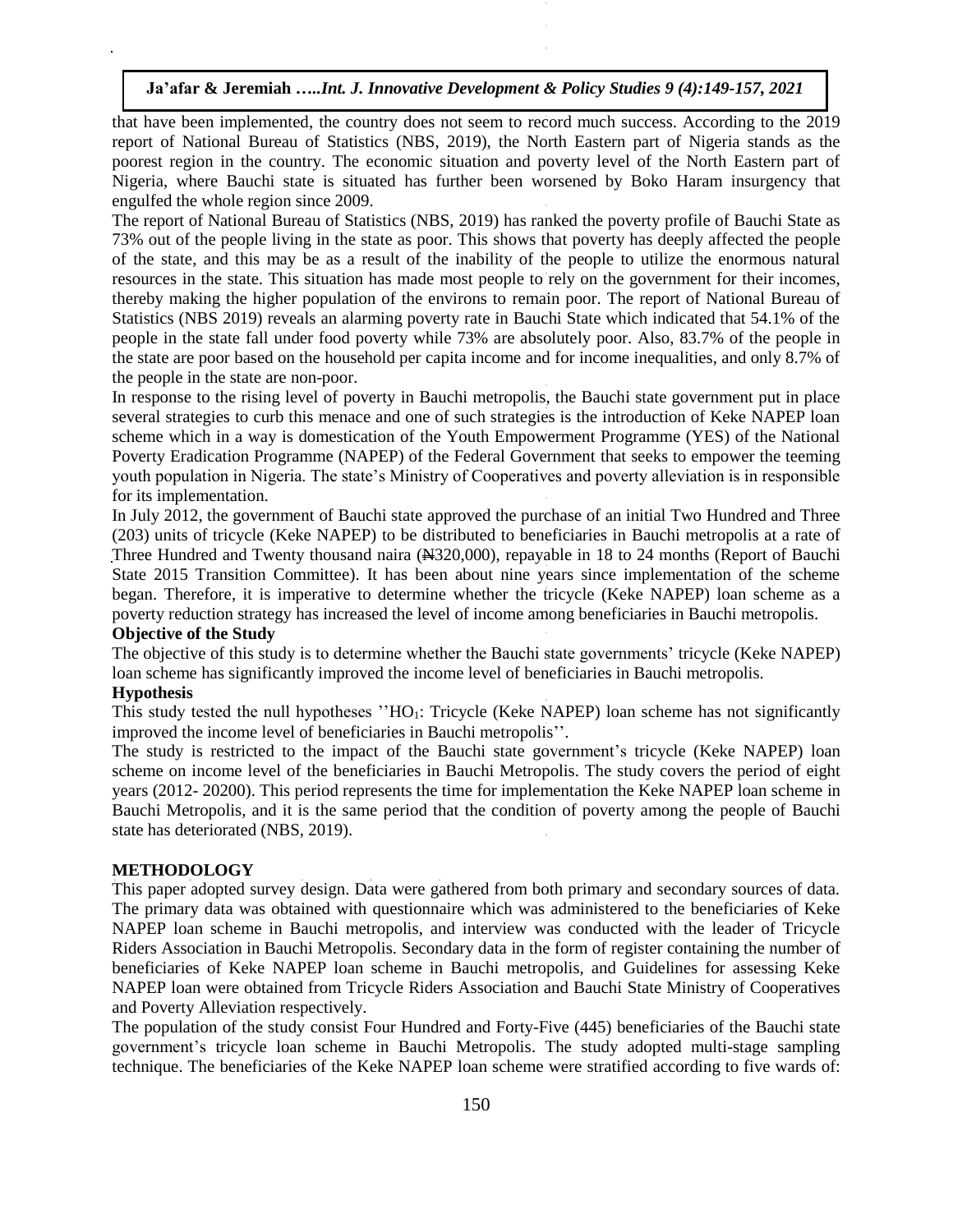Dawaki, Hardo-Dan'iya, Majidadi A, Majidadi B, and Makama Sarkin Baki. To this end, a simple random technique was used to select (42) respondents from Dawaki, (42) from Hardo-Dan'iya, (42) from Majidadi A, (42) from Majidadi B and (42) from Makama Sarkin Baki, making the total sample size to be (210) respondents. Taro Yamane formula (1969) was used to determine the sample size of is 210 respondents. However, out of 210 questionnaires administered only 199 were retrieved in good condition, and this formed the actual sample size.

The data obtained from the respondents were organized, collated, analyzed and presented using frequency distribution table, mean and standard deviation (descriptive), and hypothesis were tested using chi-square. The analysis of the data was based on the valid questionnaires returned, and a measure of a significant relationship is based on 5% equal 0.05 level of significance. Data obtained from interview was used to strengthen the responses obtained through questionnaire.

# **Literature Review and Theoretical Framework**

# **Poverty**

Poverty, like many other concepts, is very difficult to define. It is indeed a multidimensional social phenomenon whose definition varies by gender, age, culture, status, location and other social and economic contexts. Aboyade (1987) held the view that there seems to be a general agreement that poverty is a difficult concept to handle, and that it is more easily recognized than defined. Many writers have pointed out the difficulties involved in defining poverty Some of the difficulties are associated with the fact that those defining poverty are usually not the poor themselves, (Iyayi, 2005). The same view was expressed by Magaji (2004) who noted that poverty could never be defined unless one passed through it. This is due to the fact that one can only define it well, when he felt it and not when he sees it. Despite the difficulty of defining the concept, various scholars and researchers have attempted its definition from different perspectives.

Townsend (1970) explained poverty in terms of relative deprivation that can be identified by assessing exactly how resources are distributed among a population and by what different ranking systems; and assessing what diets, activities, and living conditions are customary in society as a whole from which the poor tend to be excluded. In his analysis of poverty, Townsend (1970) raised three points of argument: First he argued that poverty of deprived nations can be attributed to the system of international social stratification arising from the hierarchy of societies with vastly different resources in which the wealth of some is linked historically and contemporaneously to the poverty of others. Secondly, poverty of individuals and of families is related to the form of social stratification within nations that tend to be based on the distribution of resources which is understood in a much broader sense than income – cash income, capital assets, employment benefits, public social service benefit and private benefits. Thirdly, he argued that the possession by individuals and families of relatively low resources does not automatically mean they are in poverty unless they are unable to have the types of diets, participate in the activities and have the living conditions and amenities that are customary in that society. Thus, according to him, poverty can be seen as inequities in the distribution of resources including income, capital assets, occupational fringe benefits, current public services and current private services.

However, poverty according to Jegga (2002) is the totality of a state of being where individuals, households or communities are unable to fulfil the basic necessities of life such as food, including water, clothing and shelter as well as other economic and social obligations. It connotes "a situation when the resources of individuals or families are inadequate to provide a socially acceptable standard of living Johnson (1996)." In other words, the individuals live below the conventional poverty line demarcating the poor from the non-poor. From the definitions of poverty we observed that most of the perceptions of the concept concentrate on the economic/financial aspect of individuals' lives that indicate their ability to maintain a given standard of living.

This is to say that, their perceptions are narrow as other indicators such as health and education which form part of the living standard are not adequately taken care of. However, Iyayi (2005), sees poverty as a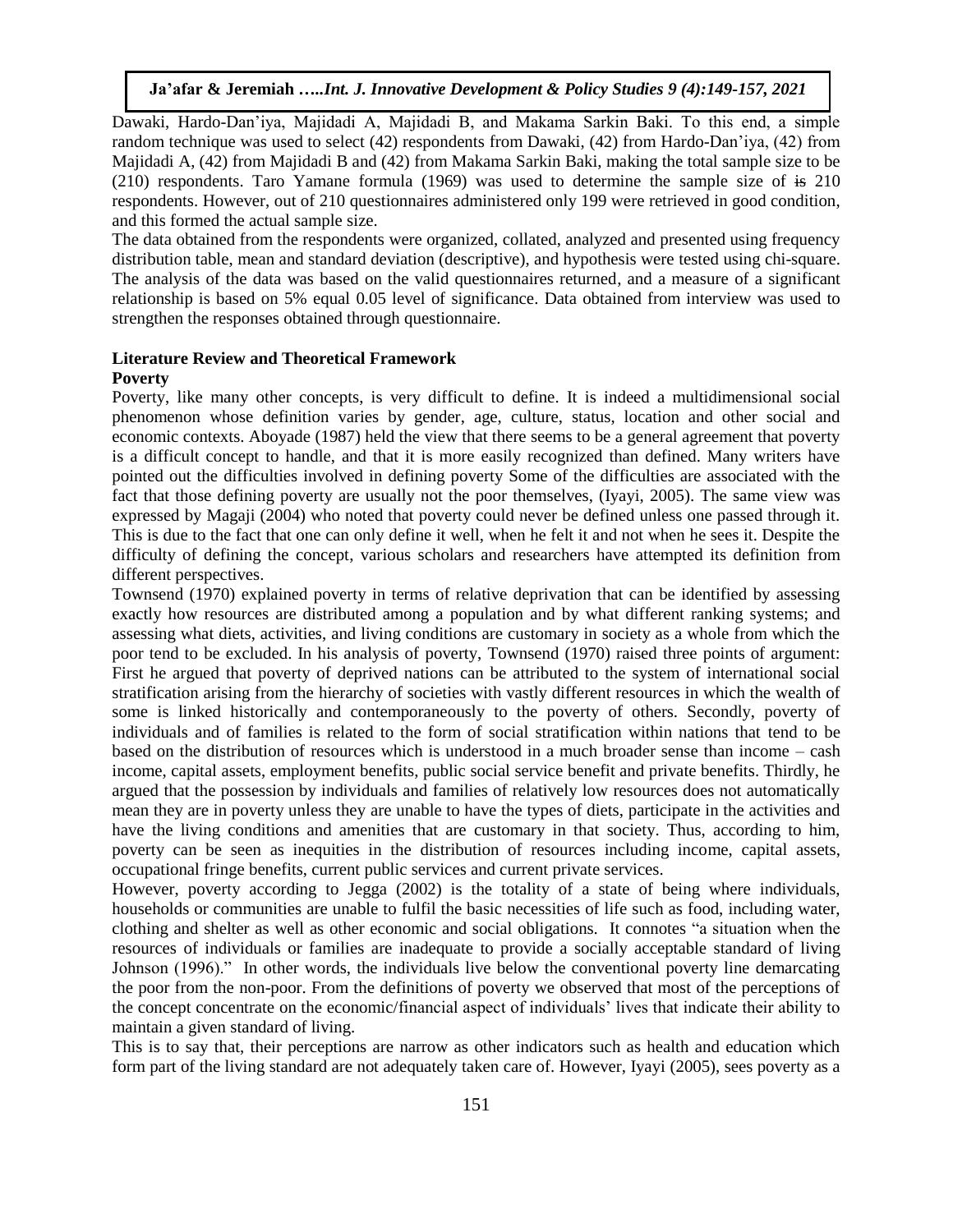state of deprivation in the means needed to sustain life at some level of human dignity. According to Alubo (2005), Poverty refers to life experience/existence in which people lack food (either because they have none at all or they eat whatever they can to keep alive), shelter (as defined by the standard in the community), clothing as well as opportunity to respond to challenges. FOS (1992), defined poverty as "not having enough to eat, a high rate of infant mortality, a low life expectancy, low educational opportunities, poor water, inadequate healthcare, unfit housing and a lack of active participation in the decision-making processes. These definitions are of course broader in scope as they embrace other issues apart from the economic aspects of poverty such as issues of participation in decision making and educational issues.

Poverty denotes more than a condition of material scarcity and is characterized by unemployment, low per capita income, low-calorie intake, high incidence of child labour, high level of infant and maternal mortality and low life expectancy (Imam, 2001). This perception captures some of the visible variables in the definition of poverty including absence of opportunities, accompanied by high levels of undernourishment, hunger, illiteracy, lack of education, physical and mental ailment, emotional and social instability, unhappiness sorrow and hopelessness of future (Ramon, 2002).

In the same vein, the African Development Bank (ADB) (1995) sees poverty as the state of deprivation of fundamental needs and expectations. Among these are the shelter, good health, long life, knowledge and the capacity to provide materially for oneself and family through the productiveendeavour. Poverty therefore is far more than lack of income, although that is the most typical measure. Poverty can thus be said to be a state of deprivation, in terms of both economic and social indicators, such as income, education, healthcare, and access to food, social status, self-esteem and self-actualization.

# **Tricycle Loan Scheme and Income Level of Beneficiaries**

Income is the consumption and savings opportunity gained by an entity or individual within a specified timeframe, which is generally expressed in monetary terms. However, for households and individuals, "income is the sum of all the wages, salaries, profits, interest payments, rents, and other forms of earnings received in a given period of time. In economic term, is the return accruing for a person, or a nation, derived from the "factors of production" rental income, wages generated by labour, the interest created by capital, and profits from entrepreneurial ventures, from labour services, as well as ownership of capital.

Income refers to the accumulation of both the monetary and the non-monetary consumption-ability of any given entity, such as a person or a household. According to Nicolas (2004) income is the sum of the market value of rights exercised in consumption and the change in the value of the store of property rights. Since the consumption potential of non-monetary goods, such as leisure, cannot be measured, monetary income may be thought of as a proxy for full income. In practice money income as a proportion of total income varies widely and unsystematically. Non-observability of full-income prevents a complete characterization of the individual opportunity set, forcing us to use the unreliable yardstick of money income. Income per capita has been increasing steadily in almost every country. Many factors contribute to people having a higher income such as education, globalization, and favourable political circumstances such as economic freedom and peace. Increase in income also tends to lead to people choosing to work fewer hours (Nicolas, 2004).

Some scholars have come to the conclusion that material progress and prosperity, as manifested in continuous income growth at both the individual and the national level, provide the indispensable foundation for sustaining any kind of morality. This argument was explicitly given by Adam Smith in his Theory of Moral Sentiments, and has more recently been developed by Harvard economist Benjamin M. Friedman in his book The Moral Consequences of Economic Growth.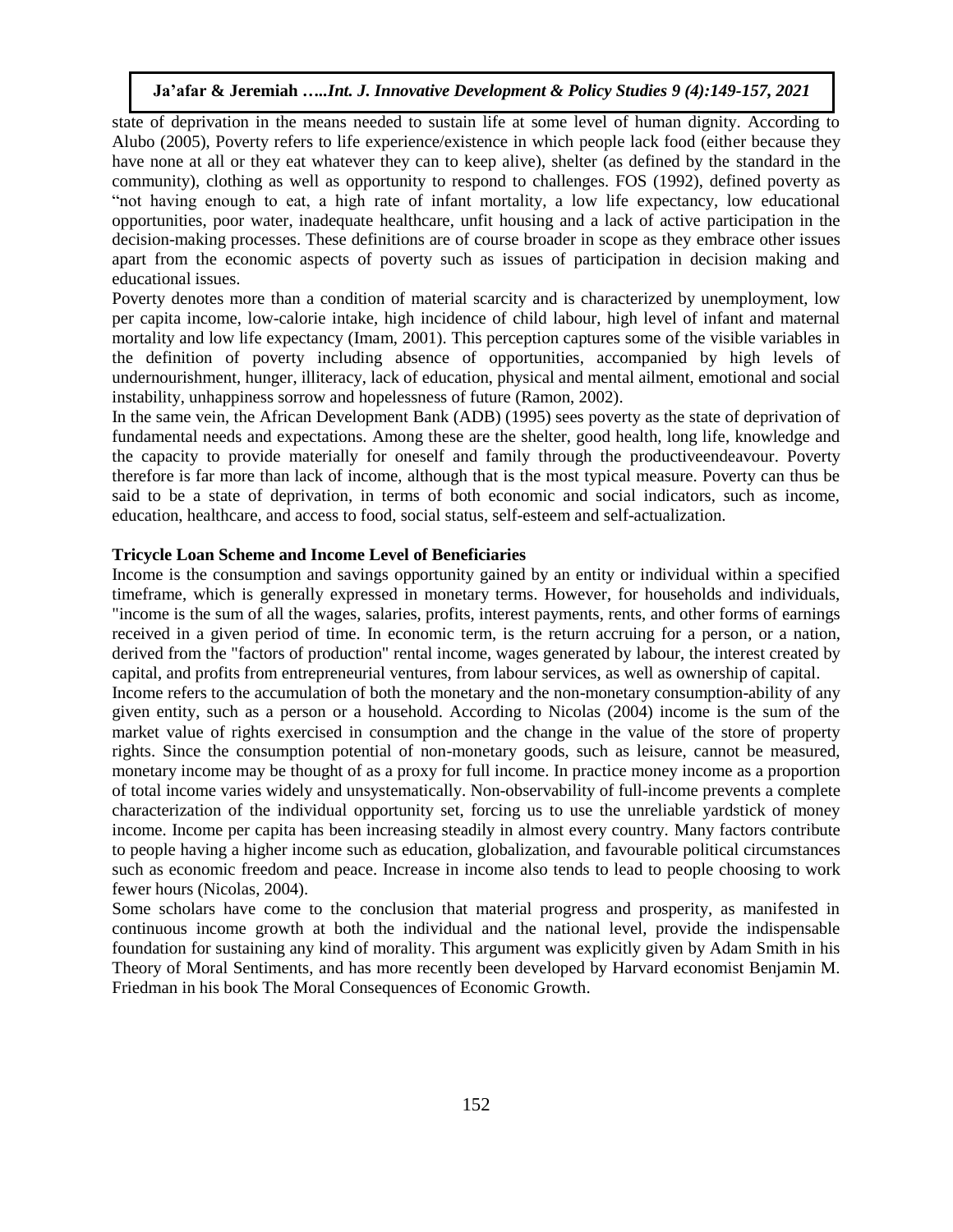#### **Empirical Studies**

A lot of studies have been carried out by various researchers on poverty from so many perspectives. However, the attempt here is to review some of the studies with the aim of identifying the gap that this study was conducted to fill.

Haruna (2013), carried out a study on the "Effect of the Distribution of Tricycle (Keke NAPEP) as a Poverty Reduction Strategy in Maiduguri metropolis". The study examined the criteria used in the distribution of the tricycle loan and the level of compliance to the set criteria, both primary and secondary sources of data were used in the study and elite model was adopted as the theoretical framework. The study revealed that the level of compliance to the criteria for the distribution of tricycle to beneficiaries was poor.

Another study on poverty alleviation was conducted by Saleh (2014) entitled "An assessment of the administration of the National Poverty Eradication Programme (NAPEP) in some selected northern states of Nigeria". The study examined the contribution of NAPEP's administration towards the success or failure of alleviating poverty in Bauchi and Kaduna state respectively. The total population of the study was 3,051 with a sample size of 393. The researcher used systems theory as a theoretical framework, and analyzed data qualitatively. The study discovered that there was ineffectiveness in the coordination and monitoring of activities of NAPEP and other poverty alleviation institutions of governments in Bauchi and Kaduna states.

Shake (2010) in a study entitled "Impact of a Tricycle on Poverty Alleviation" used stratified random sampling to select a total of 200 respondents. Primary data were obtained through questionnaires administered to tricycle beneficiaries from 10 local government areas of Bauchi state. Data were analysed using mean, percentage, and gross margin. Socio-economic characteristics of the respondents were evaluated with the use of Pearson's correlation coefficient. The result of the study showed that, majority of the tricycles are owned by individuals who are not really poor. It was also discovered that many people in the rural areas of the state are not aware of opportunities for poverty alleviation provided through the tricycle loan scheme. In this study, the following conclusion emerged. The study recommended that awareness policy makers should increase the level among the people rural areas to enable them take advantage of opportunities for empowerment provided through the tricycle loan scheme.

Therefore, it can be concluded from the empirical studies reviewed that while Haruna (2013) focuses on the criteria used in the distribution and the level of compliance among the beneficiaries, while this study is set to assess the effect of KEKE NAPEP loan on income level of the beneficiaries. Similarly, Saleh (2014) focuses on the contribution and administration of NAPEP generally towards reducing poverty which has failed to assess its effect on specific variables like income, which this study seeks to assess. Furthermore, shake (2010) also focuses on the impact of a tricycle on poverty alleviation which has also failed to assess the effect of the programme on the level of income of the beneficiaries, however this study will focus on this variable.

#### **Theoretical Framework**

This study has adopted Elite Theory as the theoretical framework. The exponents of this theory include Vilfredo Pareto, Geatano Mosca, Robert Michael, James Burnham, Joseph Schumpeter, Raymond Aron, Giovani Sartori, and Karl Mannheim **(……..)**. The elite theory of poverty posits that the structure of political power in society determines the resources among the population. In this case, the ruling elite constituted by the few establishes and legitimizes an exploitative property system, through which it determines the allocation of opportunities, income and wealth, relying on the use of elite power, including the use of oppressive state agents such as the police and armed forces.

Poverty is a socio-economic phenomenon whereby the resources available to society are used to satisfy the wants of the few while the many do not have their basic needs. So people are poor because certain political, economic and social structures have been imposed on them to be poor and not that they are lazy or choose to be poor. Taking a look at the various poverty alleviation programmes in Nigeria since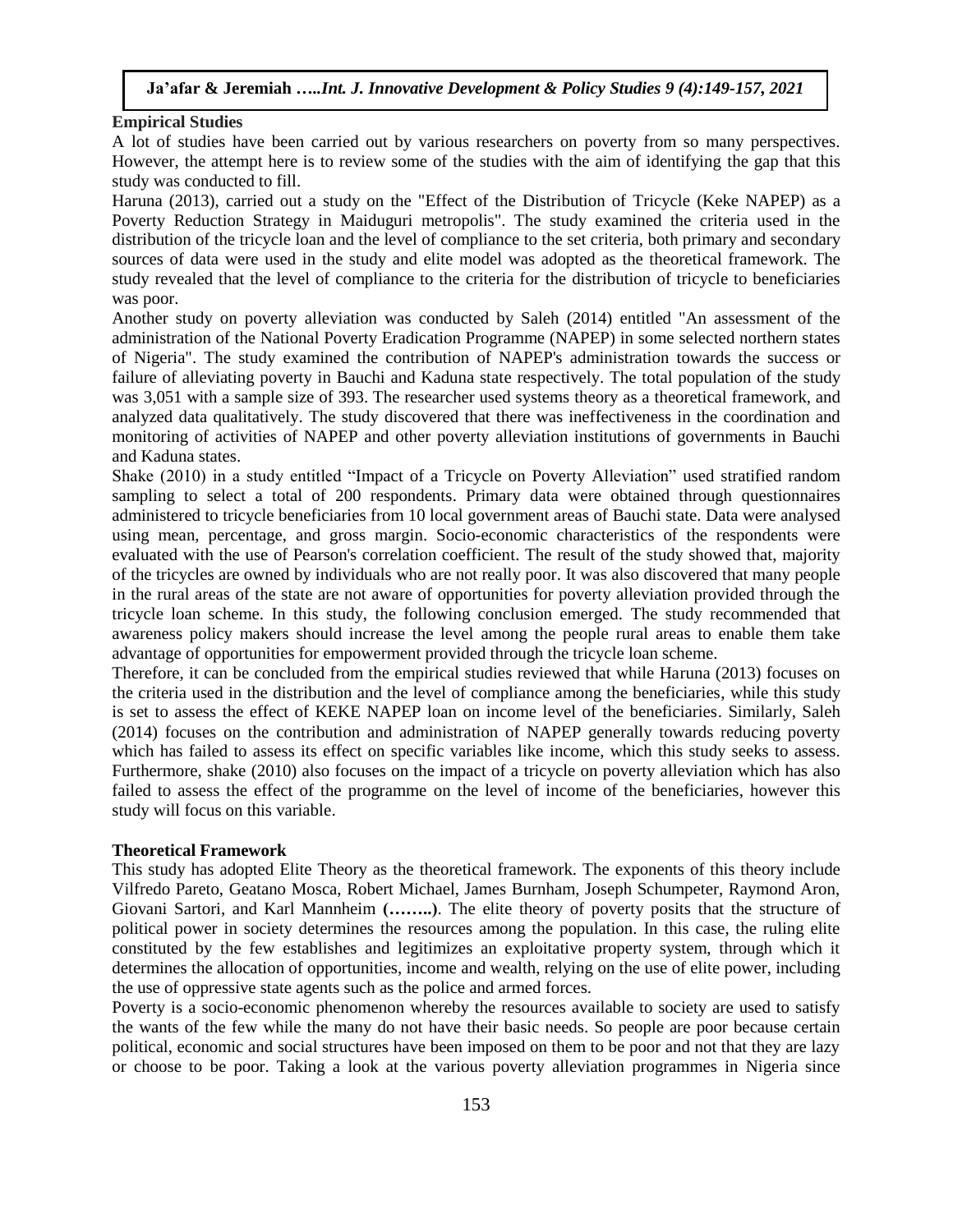independence, they have left much to be desired because the elites who have been in charge of the governance of the country enunciate and implement policies that are not realistic.

The masses for which the programmes are meant are not adequately consulted and are not given the opportunity to take an active part in issues that affect them. In Nigeria, only a negligible clique who finds their ways into positions of authority put policies in place for the people. More so, given that the country was under military rule for a long time, policies were just foisted on the people. As such, the poverty alleviation programmes remain fundamentally defective either in policy conception or in the process of their implementation.

The consequence is widespread poverty in Nigeria while the negligible cabal amasses the wealth of the country for selfish interest. The few in possession of political power have continued to organize the system in such a way that it will continue to favour them, capitalizing on the weak economic system to perpetually enrich themselves, their family and their cohorts. On this note, the poor who are the majority lack the means (willpower) to fight or to restructure the system to their own advantage, as well as lack the revolutionary consciousness to resist the elite. This explains the reality of poverty alleviation efforts in Nigeria vis-à-vis Bauchi State, considering the distribution of tricycle (KEKE NAPEP) as loan to the beneficiaries is an elitist perspective; it was few who were in the corridor of power designed and implemented the programme without adequate consultation of the electorates on how to effectively tackle the menace of poverty in the state.

Applying Elite theory in assessing the impact of Bauchi state government's Keke NAPEP loan scheme on the income level of beneficiaries in Maiduguri metropolis suggests that the political elites occasionally alter the principles of the loan scheme by allocating the tricycles to their supporters whom in most cases do not need it.

# **PRESENTATION OF RESULTS**

#### **Respondents Income Level before the Tricycle Loan**

Respondents were asked about their level of income before they accessed the tricycle loan. The essence of this is to know whether the scheme is targeted at the low-income earners or it is given to people of all class.

| Income Level |                                      | Frequency | Percent | <b>Valid Percent</b> | Cumulative |
|--------------|--------------------------------------|-----------|---------|----------------------|------------|
|              |                                      |           |         |                      | Percent    |
| Valid        | N <sub>100</sub> - N <sub>1000</sub> | 144       | 72.4    | 72.4                 | 72.4       |
|              | N1100 - N2000                        | 26        | 13.1    | 13.1                 | 85.4       |
|              | N2100 - N3000                        | 29        | 14.6    | 14.6                 | 100.0      |
|              | N3100-4000                           |           |         |                      | 100.0      |
|              | Total                                | 199       | 100.0   | 100.0                |            |

#### **Table 1: Income Level of Beneficiaries before the Loan**

# *Source:* Researcher's *Field Survey, 2021*

Table 1 shows that before accessing the tricycle loan scheme 144 respondents representing 72.4% of the total respondents are earning between N100 – N1,000, 26 respondents representing 13.1% earns between  $N1,100 - N2,000$ , 29 respondents (14.6%) were earning between  $N2,100 - N3,000$ . This shows that most of the respondents were more or less jobless with few of them who engaged themselves on some jobs with technical know-how, so their earnings are not much and often irregular.

# **Income Level of Respondents after Tricycle Loan**

To ascertain whether there is an increase in the level income, respondents were asked whether there were positive increase in their income after the loan. This is to determine the extent to which the loan scheme impacted on the beneficiaries in Bauchi Metropolis.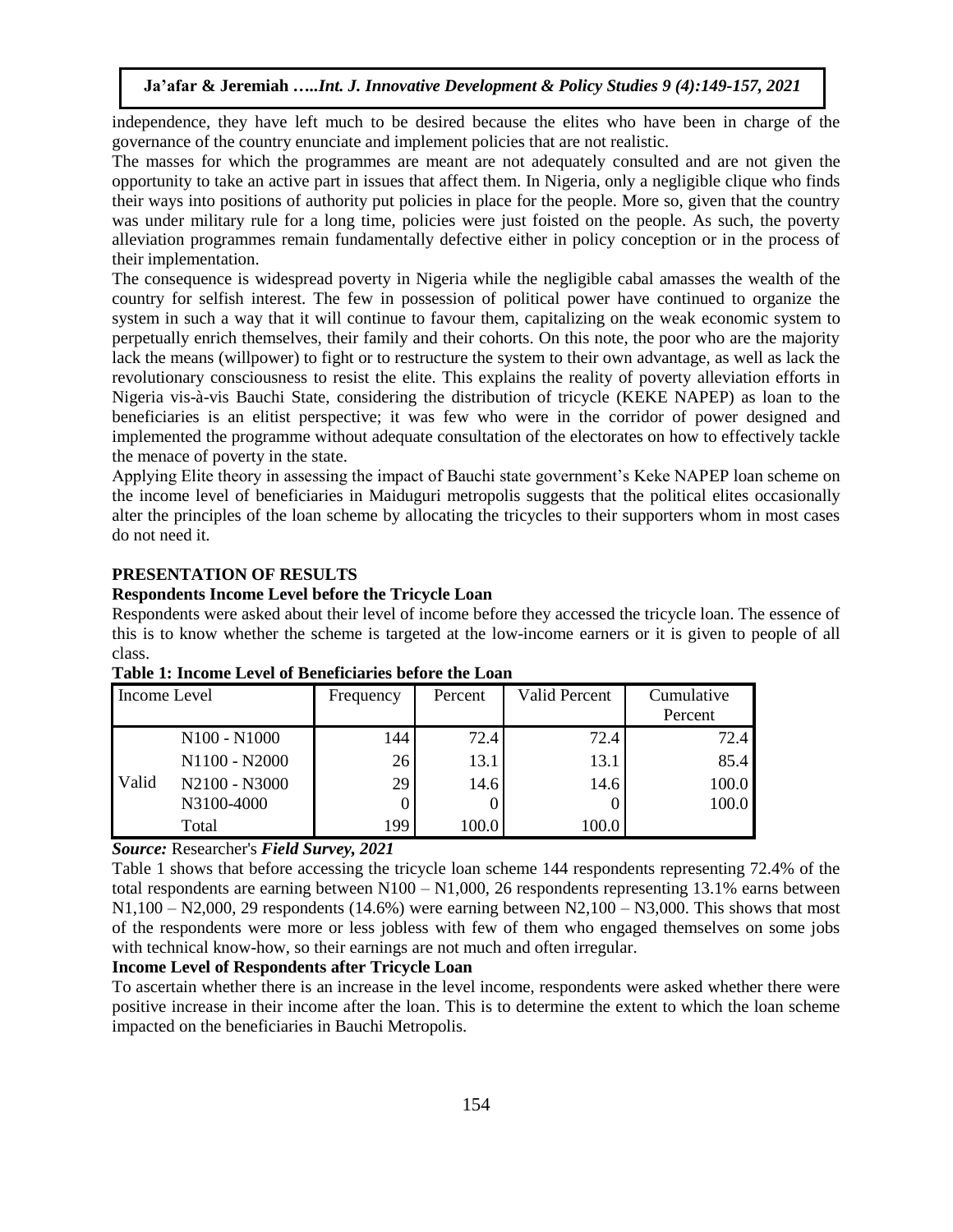| Table 2: Income Level of the beneficiaries after the Loan |                 |           |         |                      |                       |  |  |
|-----------------------------------------------------------|-----------------|-----------|---------|----------------------|-----------------------|--|--|
|                                                           |                 | Frequency | Percent | <b>Valid Percent</b> | Cumulative<br>Percent |  |  |
|                                                           | N1000 - N5000   | 115       | 57.8    | 57.8                 | 57.8                  |  |  |
|                                                           | N10000 - N15000 | 36        | 18.1    | 18.1                 | 75.9                  |  |  |
| Valid                                                     | N20000 - N25000 |           | . J     | .5                   | 76.4                  |  |  |
|                                                           | N30000 - N35000 | 47        | 23.6    | 23.6                 | 100.0                 |  |  |
|                                                           | Total           | 199       | 100.0   | 100.0                |                       |  |  |

#### *Source:* Researcher's *Field Survey, 2017*

From table 2, it was discovered that after the beneficiaries' access to the tricycle loan scheme, a total of 115 respondents (57.8%) are earning between N1,000 – N5,000, 36 respondents representing 18.1% earns between N10,000 – N15,000, 48 respondents were earning between  $N20,000 - N35,000$ . This shows that the tricycle loan scheme has improved respondent's level of income as against what they were earning before the loan.

# **Respondents Level of Savings after the Loan**

To know whether the beneficiaries can be self-reliance after the loan, respondents were asked about their level of savings after the loan.

#### **Table 3: Savings after the Loan Scheme**

|       |                 | Frequency | Percent | Valid Percent | Cumulative<br>Percent |
|-------|-----------------|-----------|---------|---------------|-----------------------|
| Valid | N10000 - N15000 | 99        | 49.7    | 49.7          | 49.7                  |
|       | N20000 - N25000 | 56        | 28.1    | 28.1          | 77.9                  |
|       | 30000-35000     | 0.0       | 0.0     | 0.0           | 77.9                  |
|       | N40000 - N45000 | 44        | 22.1    | 22.1          | 100.0                 |
|       | Total           | 199       | 100.0   | 100.0         |                       |

## *Source:* Researcher's *Field Survey, 2021*

From table 4 it can be discerned that 100 respondents (50.2%) of the respondents were able to save between N20,000 – N45,000 per month. About 99 respondents representing 49.7% of respondents save between N10,000 – N15,000 in a month. This showed that the beneficiaries are able to save a certain amount apart from their daily expenditure with both necessities and luxuries inclusive. According to a research conducted by Rose (1999) income represents command over goods and services to meet minimum needs, so also lack of income also means poverty in terms of basic needs. Therefore, by implication improving on the schemes will likely improve the level of income of the beneficiaries and make them to be self-sufficient.

# *H0: Tricycle (KEKE NAPEP) loan scheme has not significantly improved the income level of beneficiaries*

Result in Table 4 indicates the number of cases for each joint combination of values. The cross-tabulation of respondents earning before getting the loan and within the category of 1,000 - 5,000 are more compared to those who earn between 10,000 - 15,000 and the least among them after the loan ranges between 30,000 - 35,000. Although, there appears to be some relationship between the two variables as justified in table 4.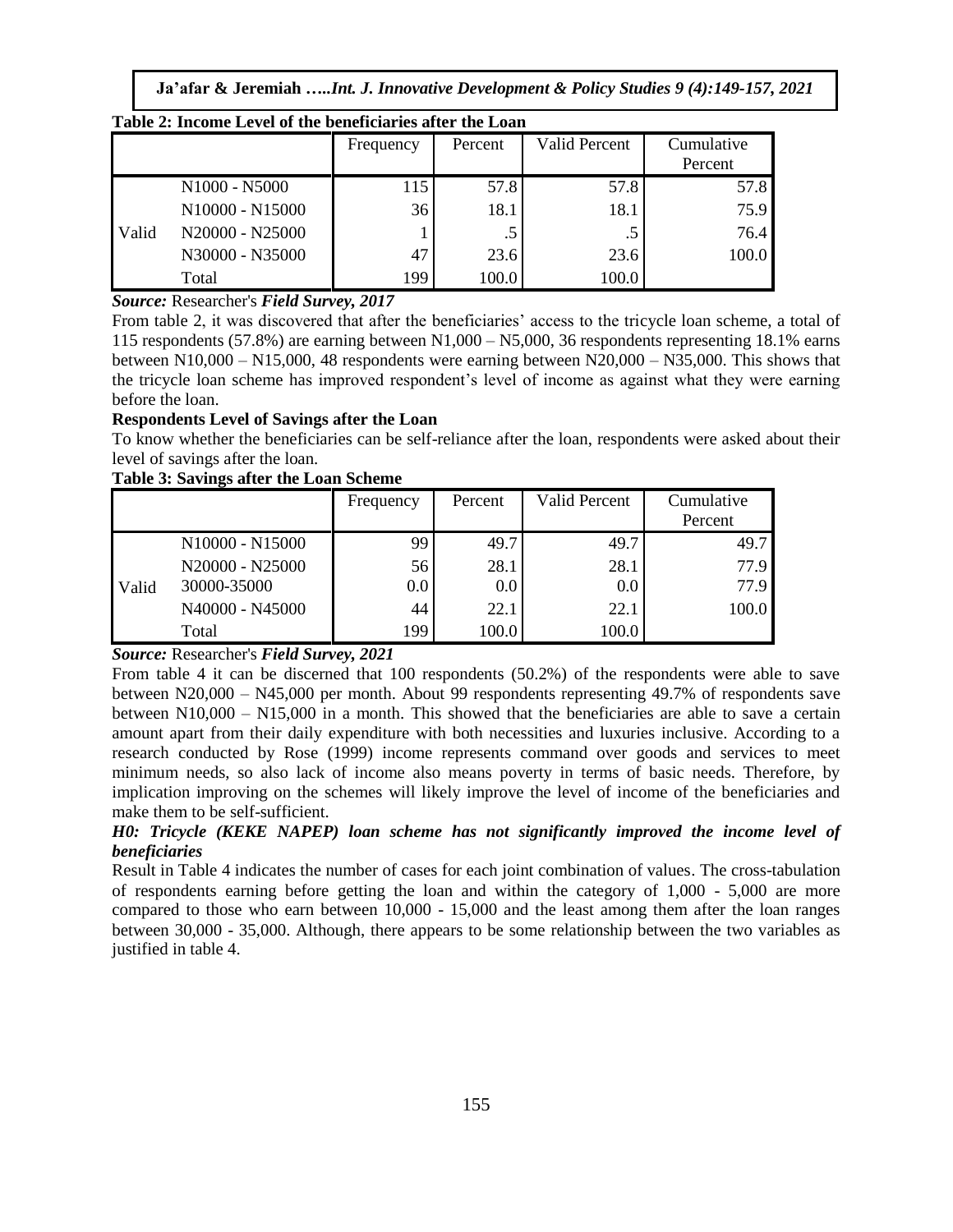|                              | Value   | df | Asymp. Sig. (2-sided) |
|------------------------------|---------|----|-----------------------|
| Pearson Chi-Square           | 175.719 | 6  | .000                  |
| Likelihood Ratio             | 173.733 | 6  | .000                  |
| Linear-by-Linear Association | 122.877 |    | .000                  |
| N of Valid Cases             | 199     |    |                       |

#### **Table 4: Chi-Square Tests**

*Source:* Researcher's Field Survey, 2021.

Table 5 shows the test of independence between the column and row variables using Pearson chi-square and from the table the significance value (Asymp. Sig) is very low (0.000) and statistically significant. The value indicated the existence of a relationship between the two variables.

#### **Table 5: Symmetric Measures**

|                         |                         | Value | Asymp. Std. | Approx. $T^b$ | Approx. Sig. |
|-------------------------|-------------------------|-------|-------------|---------------|--------------|
|                         |                         |       | Error       |               |              |
| Interval by<br>Interval | Pearson's R             | .788  | .039        | 17.951        | .000         |
| Ordinal by<br>Ordinal   | Spearman<br>Correlation | .778  | .037        | 17.404        | .000         |
| N of Valid Cases        |                         | 199   |             |               |              |

*Source:* Researcher's *Field Survey, 2021*

# **Decision Rule**

Reject the null hypothesis if the calculated value is greater than the tabulated value and accept otherwise. At 5% level, the critical value corresponding to the sample size is 0.305. At 5% level of significance,  $\chi^2_{\alpha,\rm V} = \chi^2_{0.05,6} = 12.592$ . Therefore, since the calculated value (175.719) is greater than the tabulated value (12.592), we reject the null hypothesis and conclude that tricycle (KEKE NAPEP) loan scheme has significantly improved the income level of beneficiaries.

Also, the result showed that there is a strong and positive relationship between the loan scheme and the beneficiaries access to housing  $(r = 0.778; P = 0.000)$ . By positive relationship, we mean an increase in one variable will lead to the increase in the other variable. That is to say the more the loan was given to the beneficiaries, the more the income level of the respondents will be increased.

# **DISCUSSION OF MAJOR FINDINGS**

The study assessed the Impact of tricycle loan scheme on poverty reduction among beneficiaries within Bauchi metropolis using level of income as a basis for determining the extent to which the scheme has contributed in reducing poverty among the beneficiaries from the analysis and results showed the following.

Following interview carried out with members of the tricycle rider's association, their answers revealed that the people granted the tricycle loan have achieved a lot especially in uplifting their standard of living. This assertion is also in agreement with the results of the hypotheses which show that the tricycle loan scheme has significant impact on the income level of the beneficiaries within Bauchi metropolis, though it shows that improvement in income will lead to reduction of poverty which will lead to an increase in demand for more tricycle loan. This goes to say that one of the best options for empowerment is giving